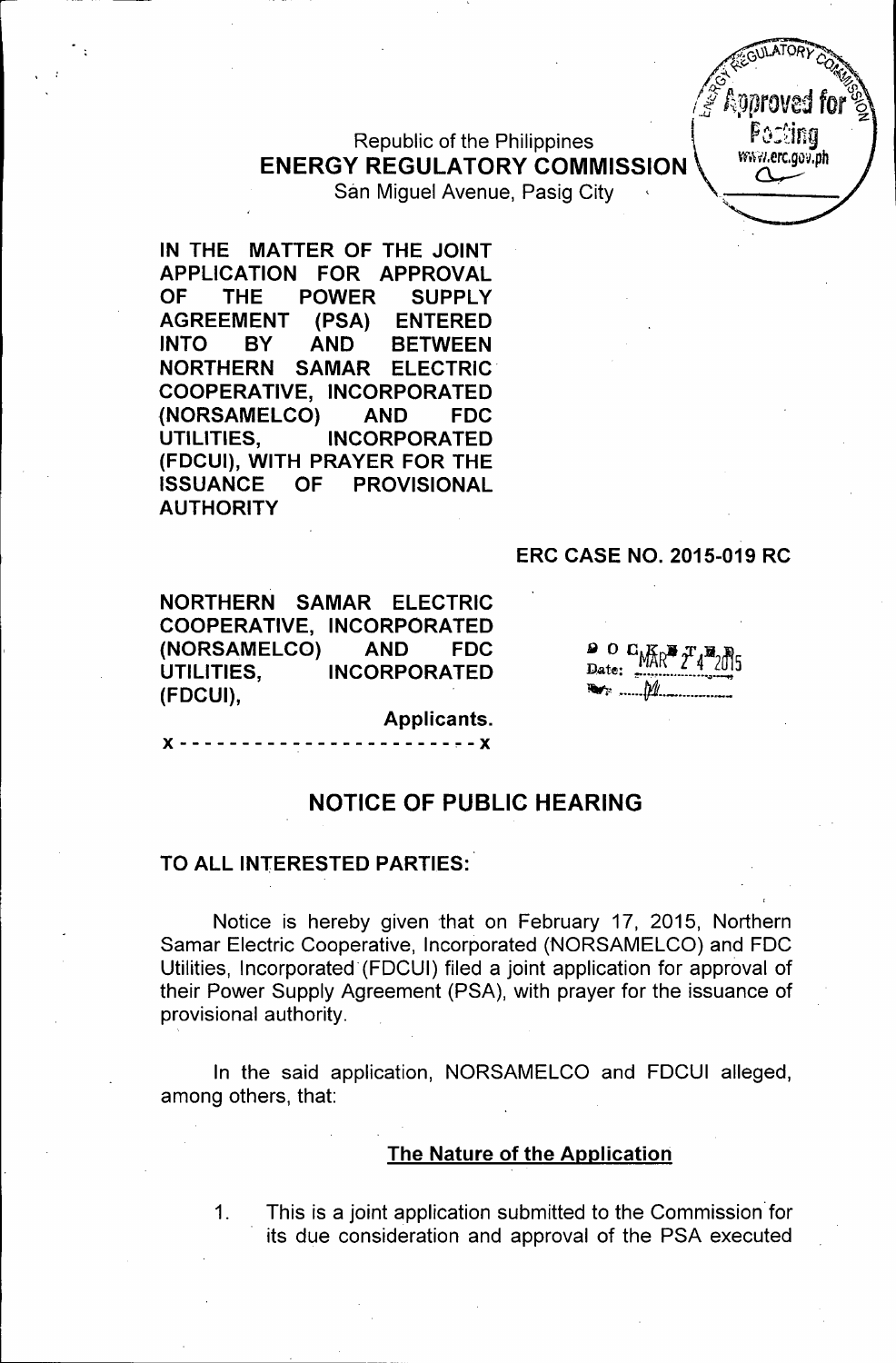### ERC Case No. 2015-019 RC NOTICE OF PUBLIC HEARING/March 16, 2015 Page 2 of 12

 $\frac{1}{2}$ 

by and between NORSAMELCO and FDCUI, pursuant to Rule 20(B) of the ERC's Rules of Practice and Procedure (the ERC Rules)<sup>1</sup> and other pertinent rules and regulations;

# The Applicants

- 2. NORSAMELCO was created pursuant to the provisions of Republic Act No. 6038 or the National Electrification Administration (NEA) Act, as amended by Presidential Decree No. 269. Pursuant to this Decree, it was incorporated and registered on October 1, 1977 with principal office at Barangay Magsaysay, Bobon, Northern Samar. It serves the power requirements of Allen, Biri, Bobon, Capul, Catarman, Catubig, Gamay, Laoang, Lapinig, Las Navas, Lavezares, Lope de Vega, Mapanas, Mondragon, Palapag, Pambujan, Rosario, San Antonio, San Isidro, San Jose, San Roque, San Vicente, Silvino Lobos and Victoria, all in the Province of Northern Samar;
- 3. FDCUI is a corporation duly organized and existing under the Philippine Laws, with principal office address at the 23<sup>rd</sup> Floor PBCom Tower, 6795 Ayala Avenue corner V.A. Rufino St., Makati City. It was formerly known and registered under the name ALG Renewable Energy Holdings, Incorporated. It is a wholly owned subsidiary of Filinvest Development Corporation (FDC);

## Compliance with Pre-filing Requirements

- 4. In compliance with Rule 6 of the ERC Rules and in support of the instant application for approval of the PSA, copies of the joint application (including annexes) were furnished to the respective legislative bodies of Bobon and the Province of Northern Samar, where NORSAMELCO principally operates;
- 5. Likewise, a copy of the joint application (including annexes) was furnished to the City of Makati where FDCUI principally operates;

<sup>&</sup>lt;sup>1</sup> ERC Resolution No. 38, Series of 2006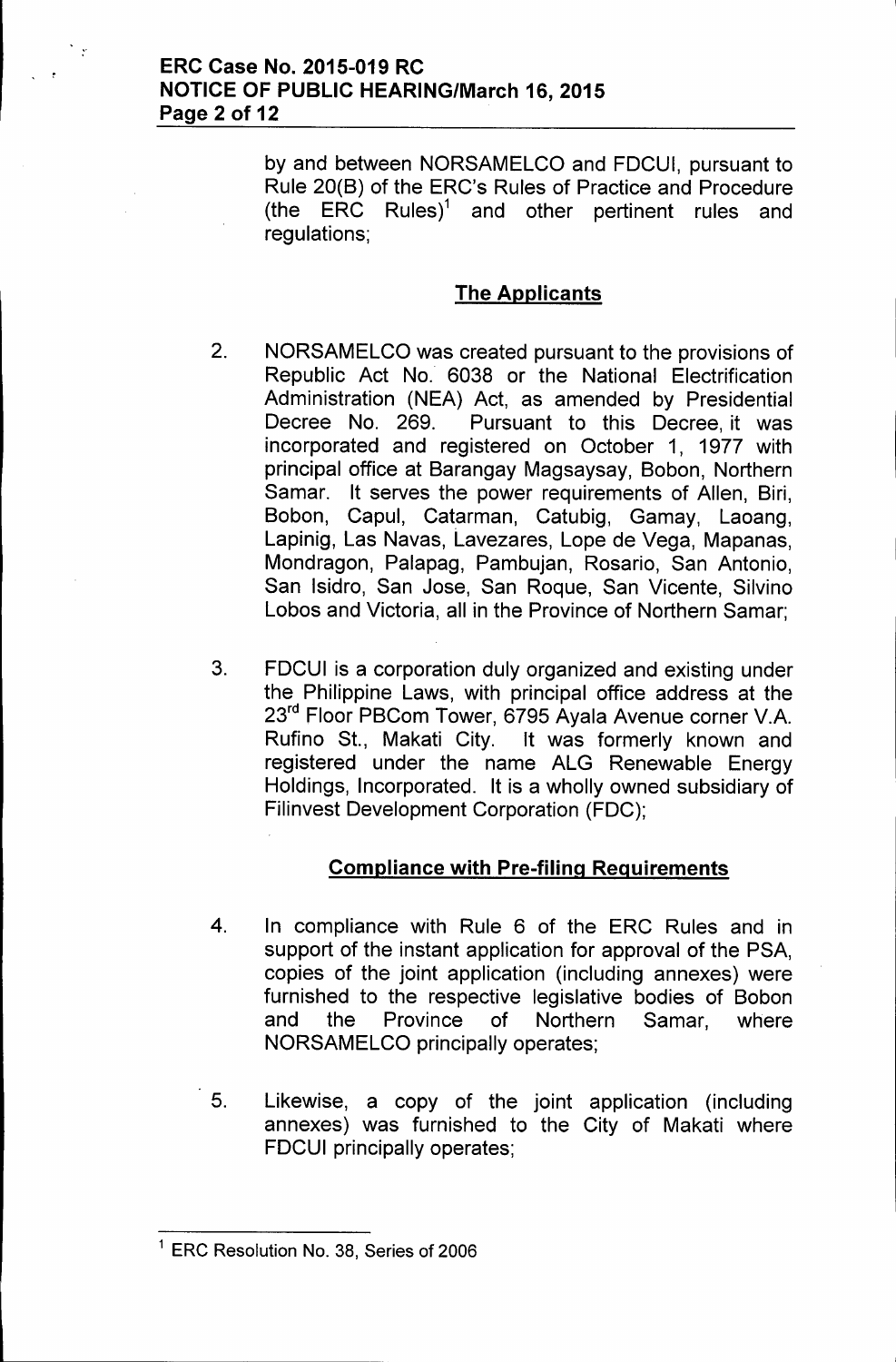### **ERC Case No. 2015-019 RC NOTICE OF PUBLIC HEARING/March 16,2015 Page 3 of 12**

 $\mathcal{L}$ 

6. The entire joint application (excluding annexes) was published in a newspaper of general circulation within the areas where NORSAMELCO and FDCUI principally operate;

### **NORSAMELCO's Power Situation**

- 7. NORSAMELCO currently sources bulk of its electricity requirements from the Power Sector Assets and Liabilities Management Corporation (PSALM) and the Wholesale Electricity Spot Market (WESM). However, on December 25, 2014, its bilateral contract with PSALM expired;
- 8. To ensure continuous supply and security of electricity within its franchise area, NORSAMELCO signed with FDCUI on December 22, 2014, a PSA for a contracted demand of 3 MW for one (2) year from December 26, 2014 to December 25,2015. The power requirements for NORSAMELCO shall be sourced from the Unified Leyte Geothermal Power Plant (ULGPP) Output administered by FDCUI;
- 9. NORSAMELCO has forecasted and simulated the effect of the inclusion of the power supplied by FDCUI from the Output of the ULGPP, taking into consideration the reduced supply from the PSALM, to wit:

| <b>Rate Impact</b>    | (PhP0.0048/kWh) |
|-----------------------|-----------------|
| Without FDCUI - ULGPP | PhP5.8410/kWh   |
| With FDCUI - ULGPP    | PhP5.8363/kWh   |

### **The Selection of an Independent Power Producer Administrator UPPAl for the Strips of the ULGPP**

- 10. On November 7, 2013, PSALM conducted the opening of bids for the selection and appointment of IPPAs for the Strips of Energy of the ULGPP located in Tongonan, Leyte;
- 11. FDCUI was selected as the winning bidder for the 40 MW Strips of Energy of the ULGPP. The Notice of Award was issued by PSALM on January 29, 2014;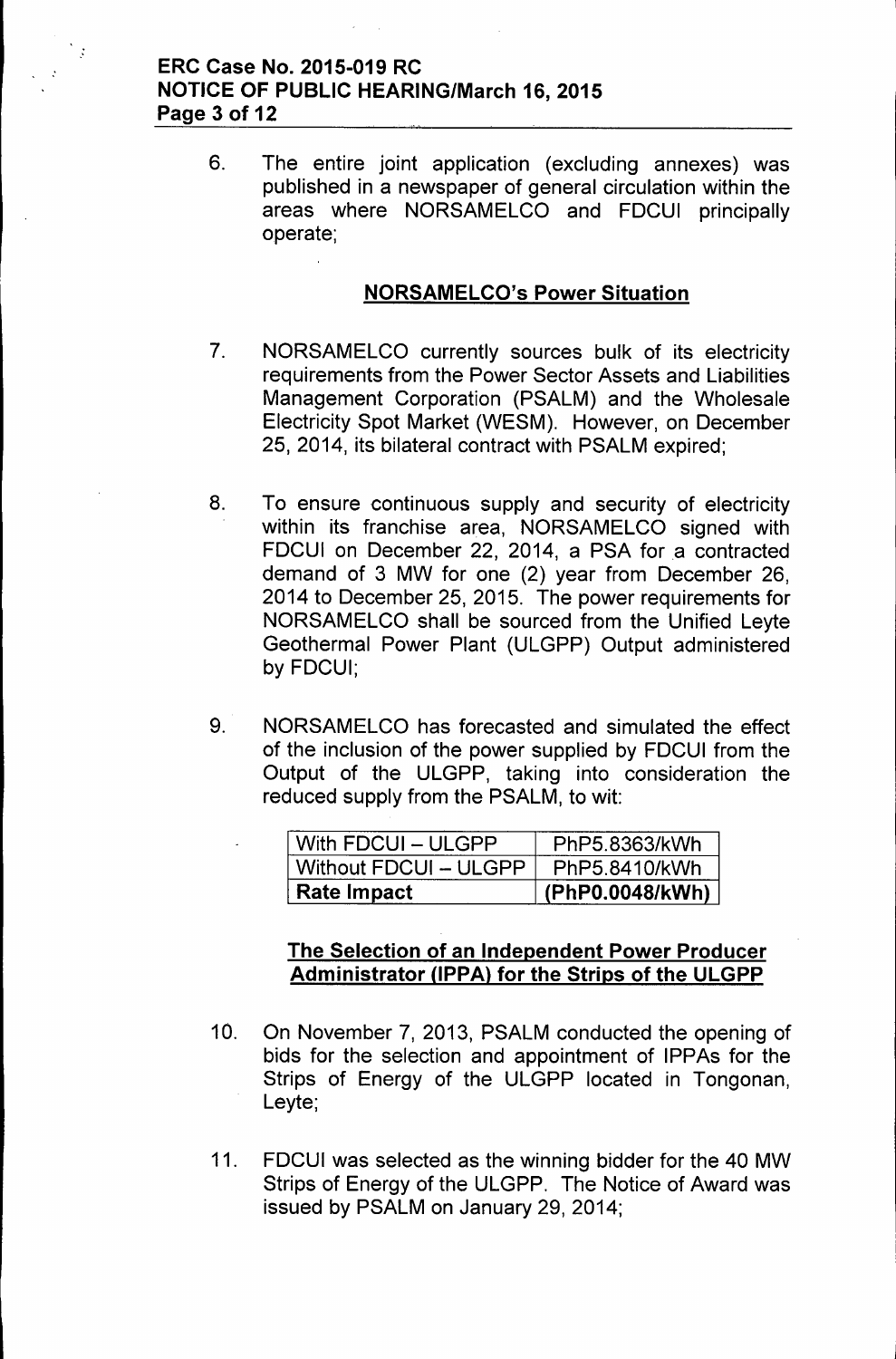#### **ERC Case No. 2015-019 RC NOTICE OF PUBLIC HEARING/March 16, 2015 Page 4 of 12**

 $\ddot{\cdot}$ 

The Region VIII electric cooperatives (R8 ECs) have undertaken a competitive selection process (CSP) in September 2014 inviting power suppliers to participate in the Joint Competitive Power Supply Procurement (JCPSP) process for the short-term supply of power of the eleven Region 8 member-ECs for the Contract Years 2015 to 2018. Qualified bidders which signified interest to participate in the bidding process were provided with the Instructions to Bidders, Checklist of Eligibility and Bid Requirements, which include the legal, technical and financial requirements and Information Memorandum on the R8 JCPSP and member ECs;

As part of the bidding procedures, the eligibility and bid requirements submitted by each bidder were assessed while the technical and financial proposal (Bid Form) were separately and independently evaluated by calculating and comparing the effective price (PhP/kWh) of the power supply offered from the perspective of memberconsumers of the ECs (i.e., net passed-through generation rates);

The Bid with the lowest calculated effective price in a contract year was considered the Lowest Calculated Bid (LCB) and was subjected to post-qualification;

For the bidder/s that has/have passed the postqualification, its/their Bid/s was/were declared as the Lowest Calculated Responsive Bid(s). The ECs then awarded the PSAs to the Bidder/s whose Bid/s has/have been determined to be the Lowest Calculated Responsive Bid(s);

12. For the JCPSP process for the short-term supply of power of the Region 8 member ECs for the Contract Years 2015 to 2018, below is the Transaction Schedule indicating the activities conducted and the corresponding timetable:

| <b>Activities</b>                                   | <b>Date</b>        |
|-----------------------------------------------------|--------------------|
| Publication and Invitation to Bid                   | September 24, 2014 |
| Payment of Bid Participation Fee October 7-10, 2014 |                    |
| and Issuance of Bidding Documents                   |                    |
| Pre-Bid Conference 1                                | October 13, 2014   |
| Deadline of Submission of October 17, 2014          |                    |
| <b>Comments on Bidding Documents</b>                |                    |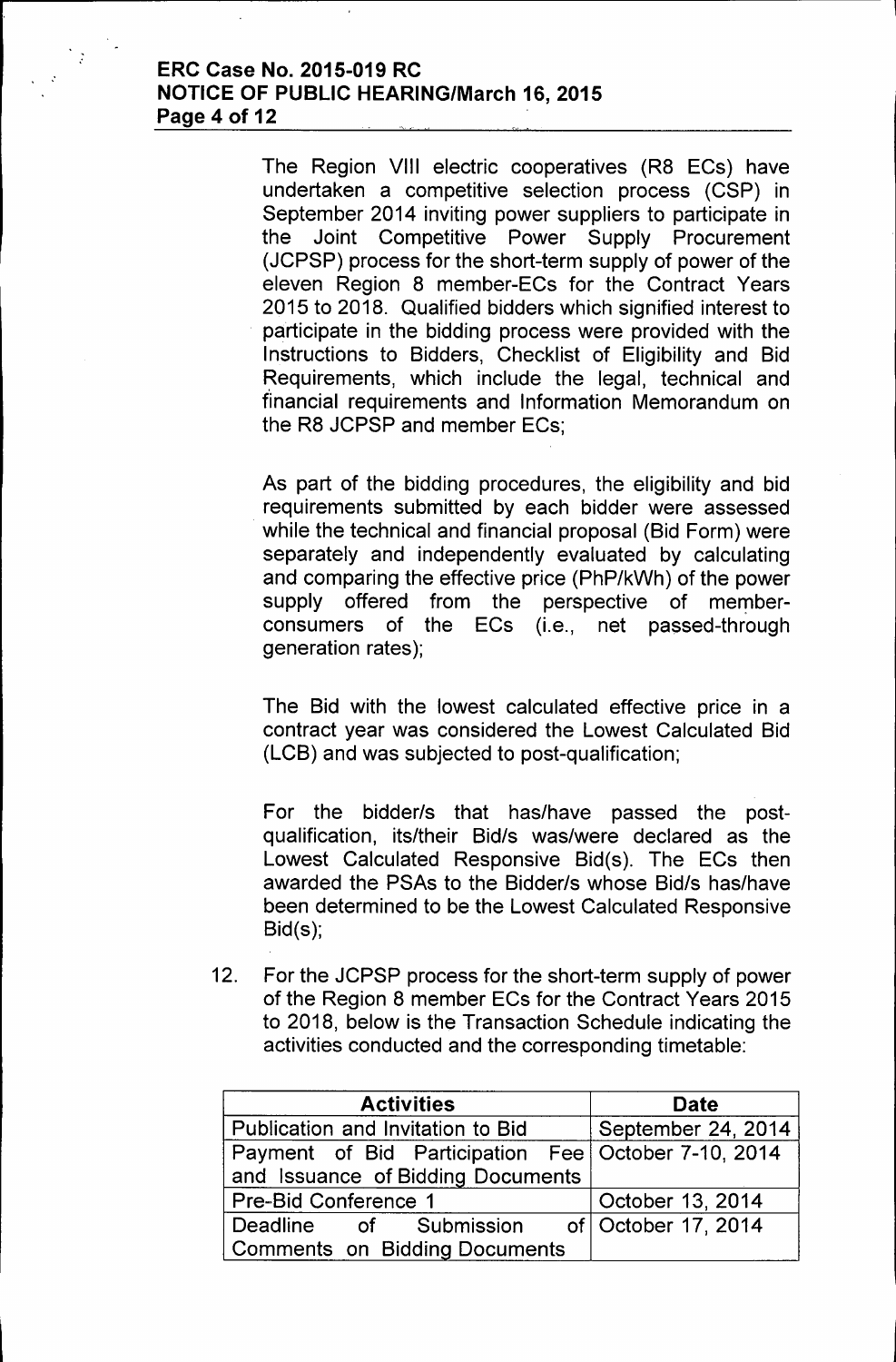### **ERC Case No. 2015-019 RC NOTICE OF PUBLIC HEARING/March 16, 2015 Page 5 of 12**

| Pre-Bid Conference 2                                                 | October 23, 2014  |
|----------------------------------------------------------------------|-------------------|
| Issuance of Final Instructions to October 27, 2014<br><b>Bidders</b> |                   |
| Submission and Opening of Bids                                       | November 7, 2014  |
| <b>Declaration of Winning Bidders</b>                                | November 14, 2014 |
| Signing of Power Supply Agreements   December 2014                   |                   |

### **The PSA**

13. After extensive negotiations with FDCUI, NORSAMELCO signed on December 22, 2014, a PSA from the Strips of Energy of ULGPP for a contracted demand of 3 MW for one (1) year;

### *Executive Summary*

14. The PSA governs the relationship between the Supplier and the Customer for the sale of electric power. The electric power supply will be drawn from the Output of ULGPP. The Monthly Generation Charge is equal to Fixed Monthly Charge and Energy Charge. The PSA is subject to the Customer's security deposit, assignment and termination;

### *Salient Features*

- 15. The PSA between NORSAMELCO and FDCUI contains the following salient terms and conditions:
	- a. **Term.** The PSA shall have a term of one (1) year or from December 26, 2014 to December 25, 2015;
	- b. **Service Specification.** They agreed to the following service specifications:

| <b>Contract</b><br>Year | <b>Duration</b>                           | <b>Contracted</b><br>Capacity |
|-------------------------|-------------------------------------------|-------------------------------|
| 2015                    | December 26, 2014 to<br>December 25, 2015 | 3,000                         |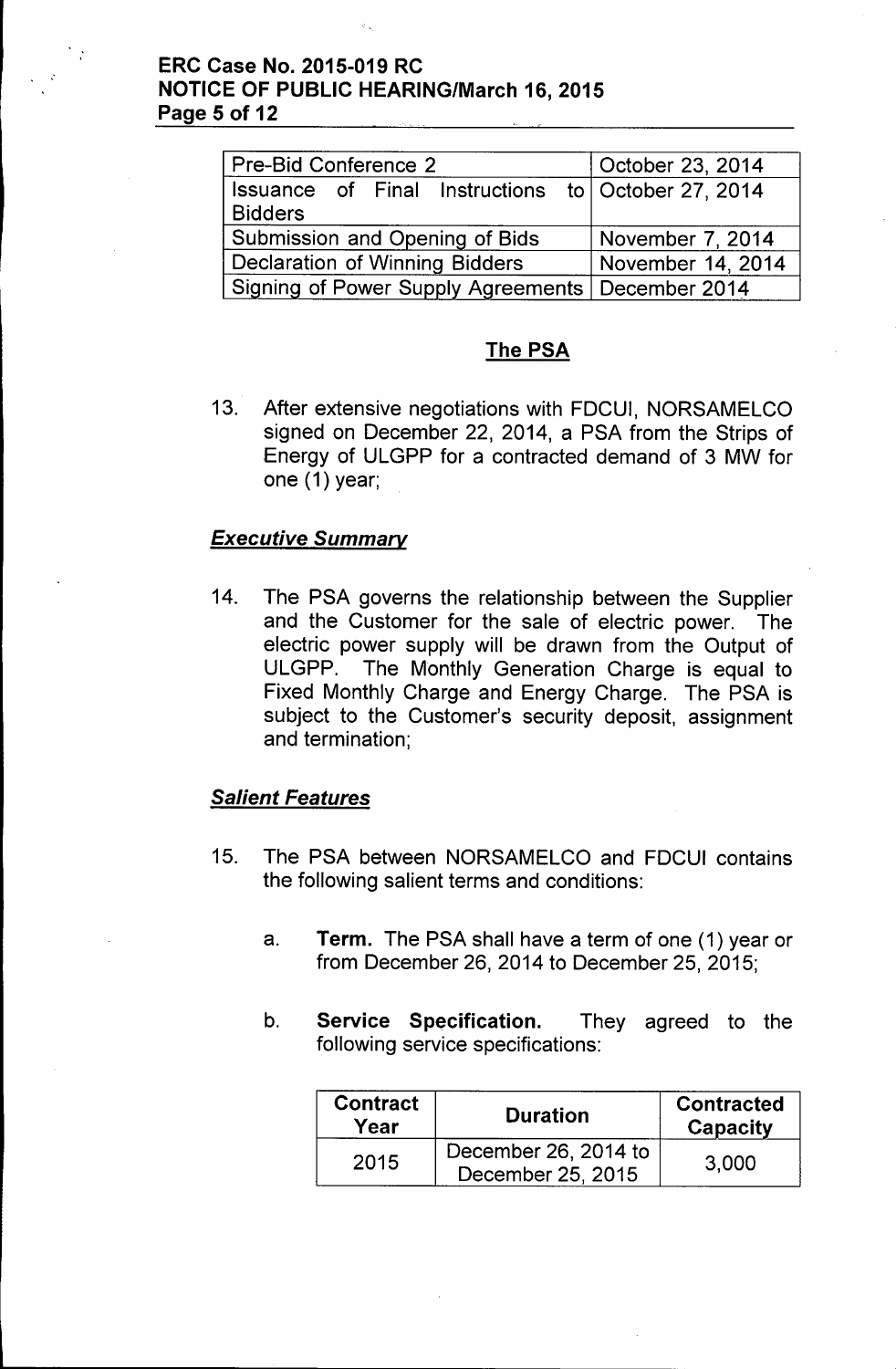Unutilized Contracted Capacity. The unutilized Contracted Capacity of the Buyer may be made available for utilization of other Region 8 ECs or sold to WESM in accordance with its Rules, and Scheduling and Dispatch Protocol of the PSA;

Reallocation of Contracted Capacities Among Region 8. In order to maximize capacity utilization, the Buyer may, from time to time, reallocate other load nodes, its Contracted Capacities in accordance with the WESM, and Scheduling and Dispatch Protocol, provided, that the Buyer shall still be solely and exclusively responsible for the settlement and payment of the Contracted Capacities. All chargers against any Parties, related to the reallocation of the contracted capacities such as but not limited to, Value-Added Tax (VAT), Local Business Tax, WESM Charges, Line Rentals and such other incidental or regulatory charges or penalties as may be imposed shall be for the account of the Buyer;

c. Reduced Generation Output. Should the Contracted Capacity delivered for the Seller by the ULGPP be interrupted or curtailed to a level below its allocated Strips of 40 MW, for the period, due to the fault or lack of generation capacity of the operator of the ULGPP, the Contracted Capacity of the Buyer shall be adjusted proportionately with the other customers of the Seller;

The Total Customers' Contracted Capacity shall be the sum of the Contracted Capacity of the Seller's Customers under a valid and binding power supply contract with the Seller, but not to exceed 40 MW. For this purpose, the Seller shall update the Buyer of its Total Customers' Contracted Capacity;

d. Replacement Power. In case of reduced Generation Output of the ULGPP, the Buyer shall procure Replacement Power at its own costs. The Seller shall cooperate to arrange for Replacement Power from the WESM;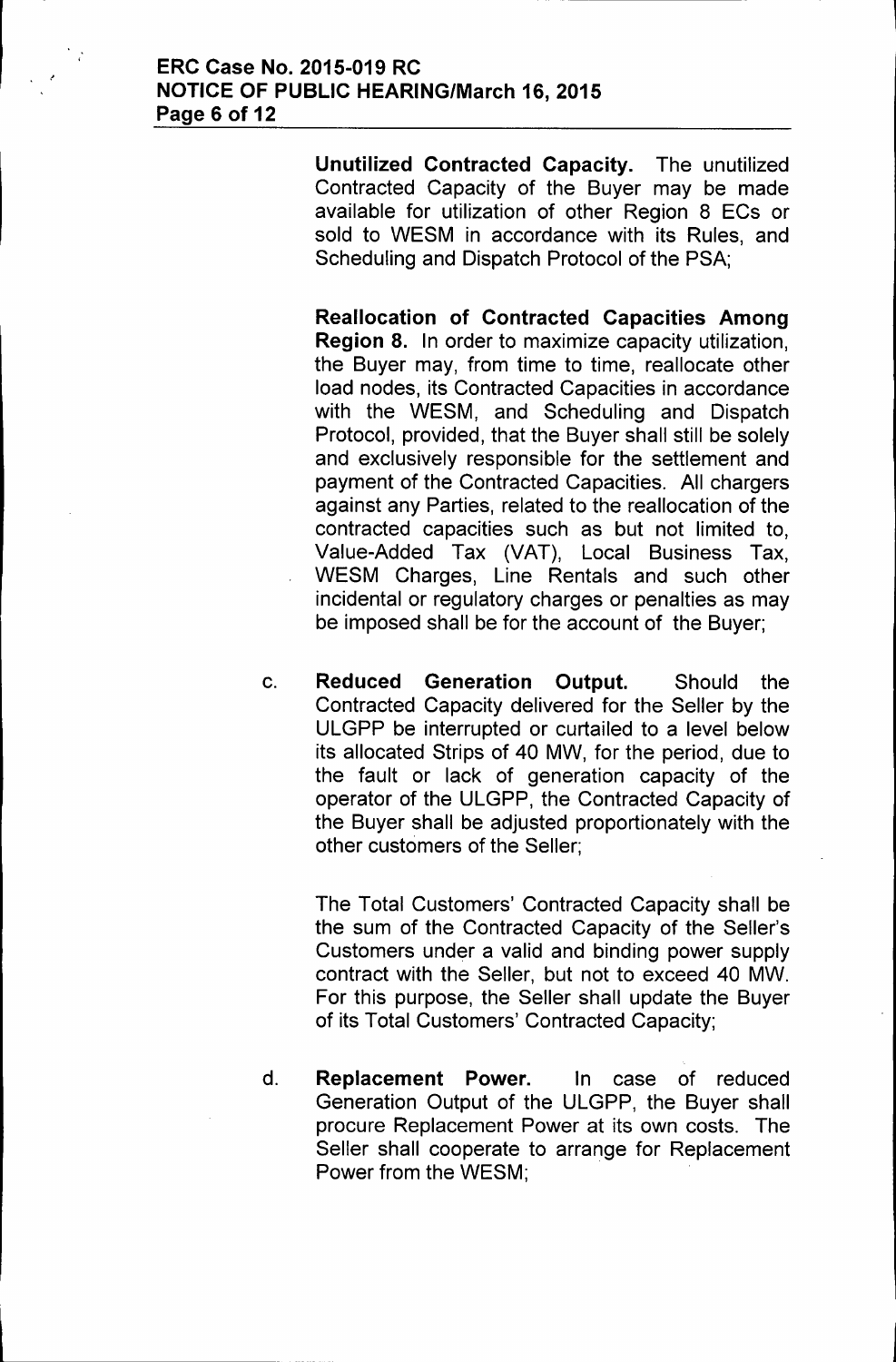e. Contract Price and Total Monthly Charge. The total monthly charge, before taxes, for a billing shall be computed according to the following:

# Total Monthly Charge = Fixed Monthly Charge + Variable Charge

### Fixed Monthly Charge:

# Fixed Monthly Charge =  $FMF_{CY} * \sum (CAP_{Sched} * H_n)$

Where:

| <b>Fixed Monthly Charge</b>     | = Fixed Monthly Payment for<br>Contracted Capacity (CC) in<br>PhP. Expanded VAT<br>(EVAT) of twelve percent<br>(12%) shall be applied to this<br><b>Fixed Monthly Charge</b> |
|---------------------------------|------------------------------------------------------------------------------------------------------------------------------------------------------------------------------|
| $FMF_{CY}$                      | = Fixed Monthly Fee at a given<br>Contract Year (CY)<br>in in<br>Php/kWh. $FMF_{CY}$ values are<br>given in the table below                                                  |
| $\mathsf{CAP}_{\mathsf{Sched}}$ | = Scheduled Capacity in kW<br>For Hour n                                                                                                                                     |
|                                 | = CC except during<br>interruption or curtailment as<br>provided under Section 1.2                                                                                           |

 $H_n$ 

= Specific Hour during the billing period

## Energy Charge:

Energy Charge =  $EF_{CY}$ \*  $\Sigma$ (CAP<sub>Sched</sub>\* H<sub>n</sub>)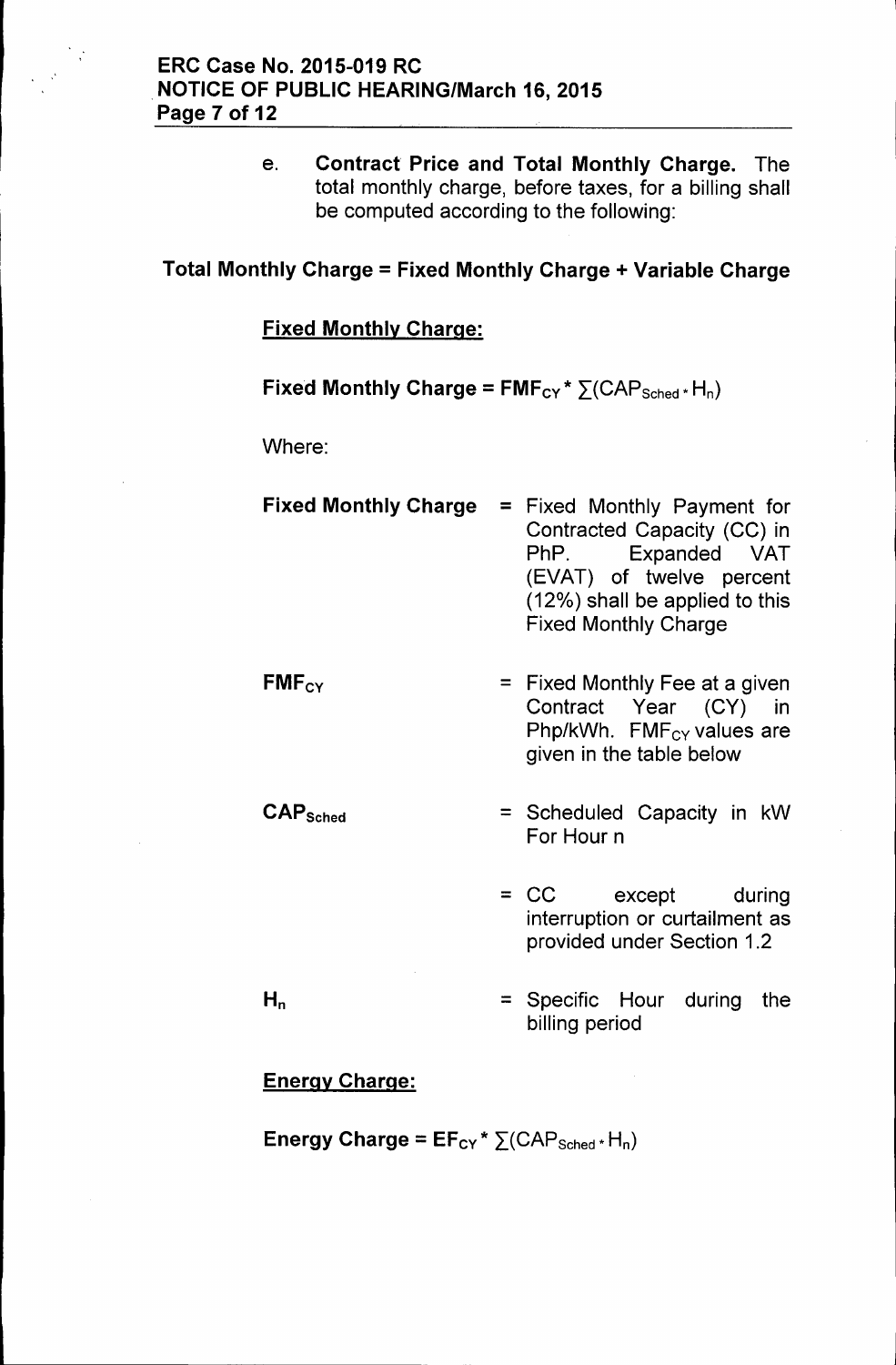Where:

CAPSched

#### Energy Charge = Monthly Payment for actual Energy delivered by the Seller to Buyer in Php. ZERO E-VAT shall be applied to this Energy Charge

- $=$  Scheduled Capacity in  $kW$ For Hour n
- = CC except during interruption or curtailment as provided under Section 1.2
- = Energy Fee at Contract Year (CY= 2015 or CY= 2016) in Php/kWh
- = Specific Hour during the billing period

The detailed Generation Charge Computation is attached to the application; and

f. Security Deposit. The Buyer shall establish a Security Deposit not later than thirty (30) Business Days after the Effective Date. The Security Deposit shall be equivalent to one hundred percent (100%) of the projected highest monthly Power Bill for the first Contract Year of the Agreement;

RENAGMEC Security Fund. The RENAGMEC Power Corporation (RPC) has established a fund exclusively for the R8 JCPSP Transaction Sellers as an additional security for the amounts payable by the Buyer to the Seller;

If the Security Deposit is insufficient for the amount payable by the Buyer to the Seller, the Seller is entitled to draw the balance from the RENAGMEC

 $EF<sub>CY</sub>$ 

 $H_n$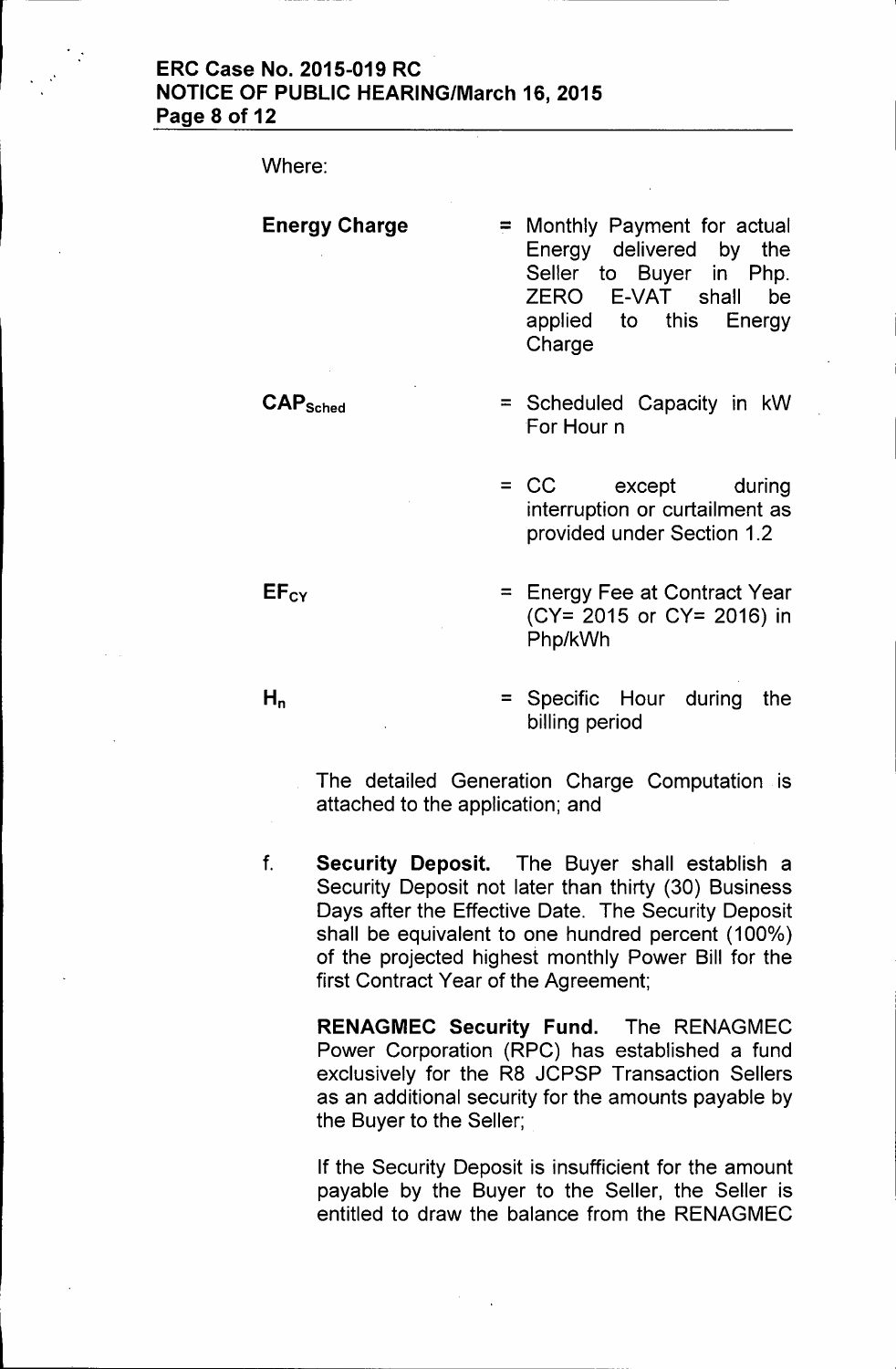## ERC Case No. 2015-019 RC NOTICE OF PUBLIC HEARING/March 16, 2015 Page 9 of 12

 $\ddot{\cdot}$ 

Security Fund subject to drawing procedures to be agreed upon by the Parties;

## **Other Related Documents**

16. In further support of the instant application, they submit to the Commission the following documents:

| <b>Annex</b>   | <b>Nature of Documents</b>                       |
|----------------|--------------------------------------------------|
| A              | PSA between NORSAMELCO and FDCUI                 |
|                | dated December 22, 2014                          |
| B              | NORSAMELCO's Certificate of Franchise No.        |
|                | 269 dated February 8, 1984                       |
| $\mathbf C$    | NORSAMELCO's Certificate of Registration         |
|                | dated October 1, 1977                            |
| D              | Holdings,<br>ALG<br>Renewable Energy             |
|                | Incorporated's Certificate of Incorporation      |
| E              | FDCUI's Certificate of Filing of Amended         |
|                | Articles of Incorporation                        |
| F              | FDCUI's General Information Sheet (GIS)          |
| G              | FDCUI's latest Audited Financial Statements      |
|                | (AFS)                                            |
| H              | Affidavit of Service of Application (including   |
|                | annexes) to the Legislative Body of the          |
|                | Municipality of Bobon, Province of Northern      |
|                | Samar                                            |
| $H-1$          | Affidavit of Service (including annexes) to the  |
|                | Legislative Body of the Province of Northern     |
|                | Samar                                            |
| $\overline{1}$ | Affidavit of Service (including annexes) to the  |
|                | Legislative Body of the City of Makati           |
| $\bigcup$      | Copy of the Affidavit of Publication             |
| $J-1$          | Copies of newspaper publication of general       |
|                | circulation within the<br>where<br>areas         |
|                | NORSAMELCO and FDCUI principally operate         |
| Κ              | Letter to the PSALM requesting for certification |
|                | of insufficiency of capacity to supply Visayas   |
|                | distribution utilities (DUs)                     |
| L              | NORSAMELCO's Actual and Forecasted Load          |
|                | Data                                             |
| M              | <b>NORSAMELCO's Rate Impact Analysis</b>         |
| N              | NORSAMELCO's Board Resolution No. 11-03          |
|                | s. 2014                                          |
| O              | Financial Runs and Payment Schedules to the      |
|                | PSALM (in a sealed envelope)                     |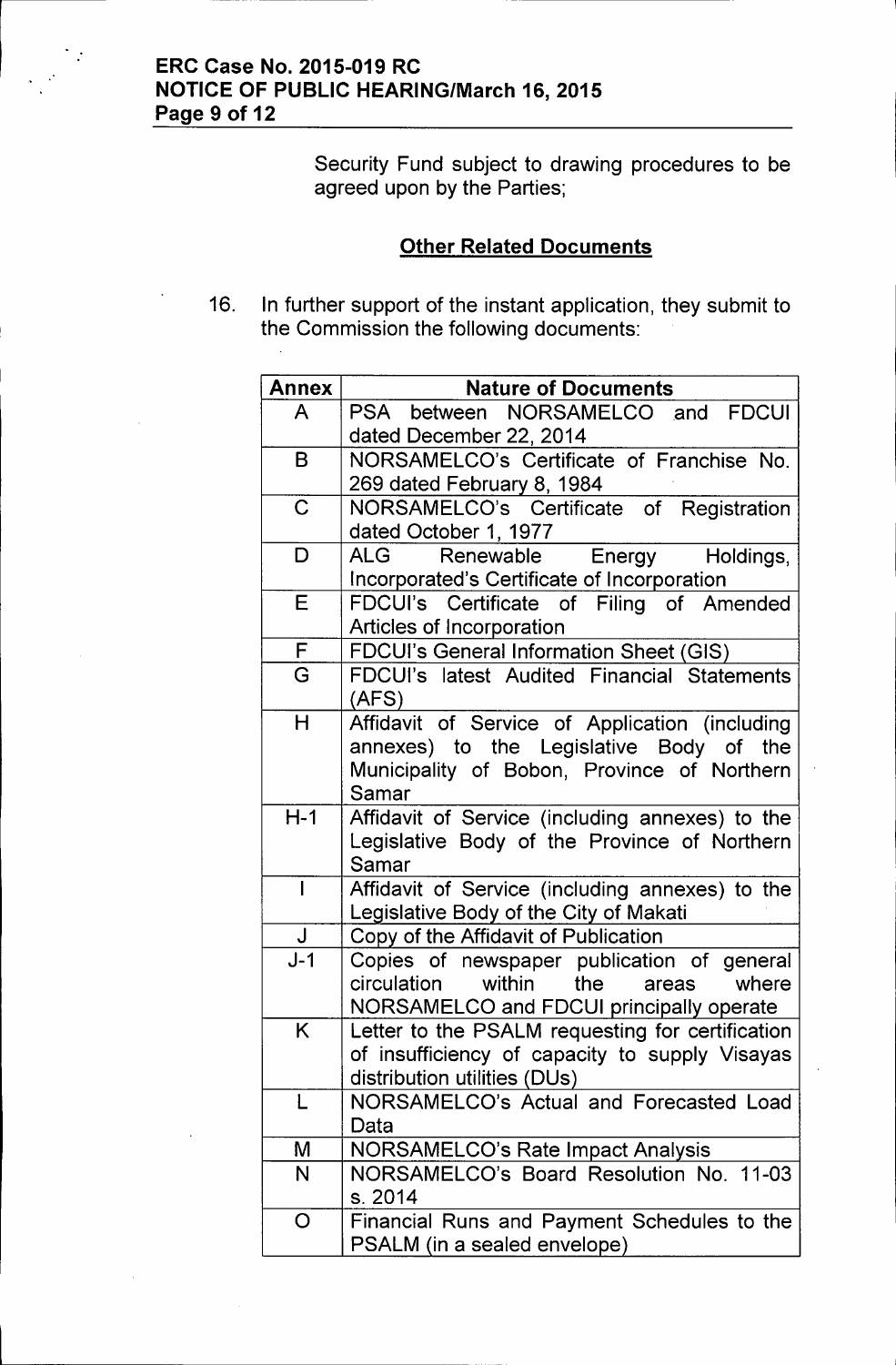### .' **ERC Case No. 2015-019 RC NOTICE OF PUBLIC HEARING/March 16, 2015 Page 10 of 12**

| <b>PSALM's Notice of Award to FDCUI</b>  |
|------------------------------------------|
| Affidavit of Engr. Roderick Z. Fernandez |

## **Allegations in Support of the Motion for Confidential Treatment of Information**

17. The Commission may, upon request of a party and determining that the disclosure of information requested to be treated as confidential information is justified, treat certain information submitted to it as confidential.<sup>2</sup> They are bound by confidentiality agreement prohibiting the disclosure of any business, technical, marketing, operational, organizational, financial or other information and trade secrets and other confidential documents, papers and information.<sup>3</sup> Accordingly, they request before the Commission that **Annex** "0" not be disclosed and be treated as confidential in accordance with Rule 4 of the ERC Rules. This Annex contains confidential information critical to the business operation of FDCUI including trade secrets and business calculations, assumptions and projections;

# **Allegations in Support of the Issuance of Provisional Authority**

- 18. The Certificate of Closing and Effectivity for the turnover of the output of the ULGPP is scheduled to be issued on December 19, 2014. FDCUI commences obligation on 00:00H of December 26, 2014 - the Effectivity Date of the IPPA Agreement dated October 20, 2014. A provisional approval of the PSA with indicative rate, from the Commission will allow FDCUI to perform its obligation to supply the requirements of NORSAMELCO and for the latter to receive power from the power plant. The issuance of the provisional authority will allow NORSAMELCO to charge and collect the respective fees enumerated in the PSA as well as authorize it to pass on the full amount to its member-consumers;
- 19. Pursuant to the ERC Rules of Practice and Procedures, the Commission may exercise its discretion by granting

 $2$  Rule 4 - Confidential Information, ERC Rules

<sup>3</sup> Article 12.4 of the PSA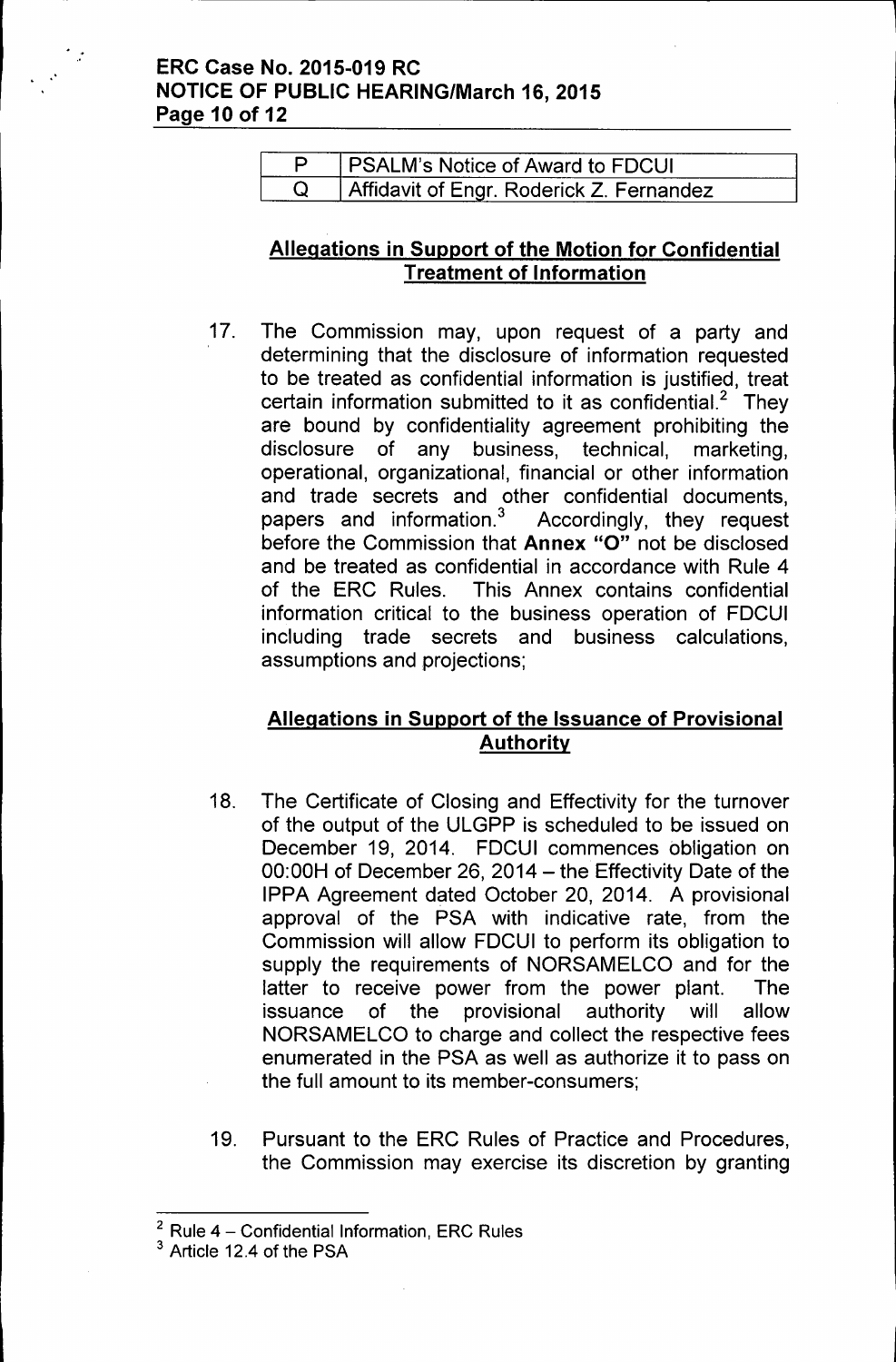provisional authority or interim relief prior to a final Decision;

20. It is understood that the interim relief sought by them that may be granted by Commission shall be subject to adjustments and other conditions that may be imposed after hearing and final determination; and

#### Prayer

- 21. Thus, they pray, that the Commission:
	- 20.1 Approve their dully negotiated PSA;
	- 20.2 Issue an Order: a) treating Annex "0" and the information contained therein as confidential; b) directing their non-disclosure pursuant to Rule 4 of the ERC Rules; and c) prescribing the guidelines for the protection thereof;
	- 20.3 Provisionally approve their PSA as well as a provisional authority authorizing NORSAMELCO to pass on the full amount of the fees and charges under the said PSA to its member-consumers; and
	- 20.4 After trial on the merits, issue a permanent approval of their PSA between which would authorize NORSAMELCO to charge and collect the fees under the said PSA as well as authorize it to pass on the full amount to its member-consumers.

The Commission has set the application for initial hearing, expository presentation, pre-trial conference and evidentiary hearing on April 16, 2015 (Thursday) at ten o'clock in the morning (10:00 A.M.) at NORSAMELCO's Main Office, Barangay Magsaysay, Bobon, Northern Samar.